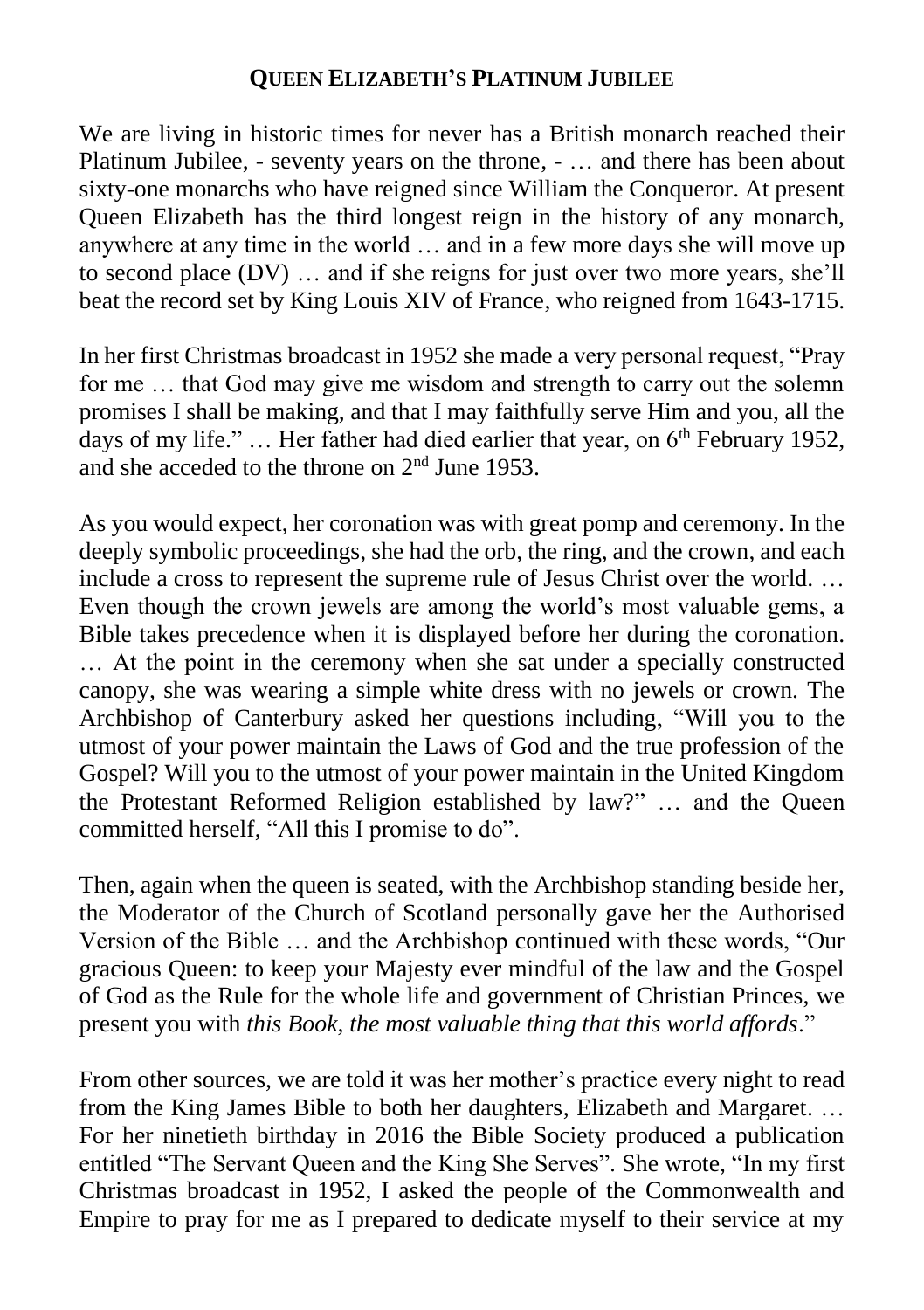Coronation. I have been, - and remain, - very grateful to you for your prayers and to God for His steadfast love. I have indeed seen His faithfulness."

… Ought our Queen to be reminiscing in such terms, especially in these times when all religions are being presented as equal? Why should she speak so personally about the Christian God and the Lord Jesus Christ? … Further, does a king or queen need to know God's saving grace, or are they in a unique standing before God which automatically assures them of His pleasure and a place in Heaven? Do they have spiritual privileges other people do not have? …

The Bible plainly tells us *all* have sinned and come short of the glory of God (Rom. 3:23), and it further explains there is none righteous, not even one (Rom. 3:10) … and there is no one who of themselves seeks after God (Rom. 3:11). … These are exclusive terms which omit no-one. … The beautiful truth about the Gospel is that it is plain. It does not speak beyond our understanding, whether we have the education of the privileged or whether we are simple folks.

The Gospel is not complicated, and it is not for the few who are interested in it. It is for every person in every nation in every continent in every period of time to know that Jesus saves. It is for the vilest offender who walks this earth as well as the most upright person because the Gospel is for all.

Do all need it? Of course, all need it, and that is why Jesus came into this world. He made it abundantly clear, I am the way, the truth, and the life: no man cometh unto the Father, but by me (Jn. 14:6). … No man, or woman, or boy, or girl will ever come to know God through Islam, Judaism, Buddhism, Hinduism, Romanism, anaemic Protestantism, or any other religion. … "One way God says to get to Heaven, *Jesus* is the only way!" Rom. 5:1 being justified by faith, we have peace with God through our Lord Jesus Christ … 8 God commendeth his love toward us, in that, while we were yet sinners, Christ died for us.

Jesus is the only way for those whom He has convicted of their sins to be brought to the knowledge of saving grace. He has lifted them up from the lowest, - like Mary Magdalene and Zacchaeus, - to the highest, like Nicodemus and Joseph of Arimathea, respected members of the Sanhedrin. … Even a King pleaded with God, Ps. 51:2 Wash me throughly from mine iniquity, and cleanse me from my sin ... <sup>5</sup> Behold, I was shapen in iniquity; and in sin did my mother conceive me … 7 Purge me with hyssop, and I shall be clean: wash me, and I shall be whiter than snow. … Salvation is free to all and necessary for all. The Lord has given to every individual the privilege of life, by being born into this world. … A greater privilege though, is His gift of *new* life when we believe in Him for salvation,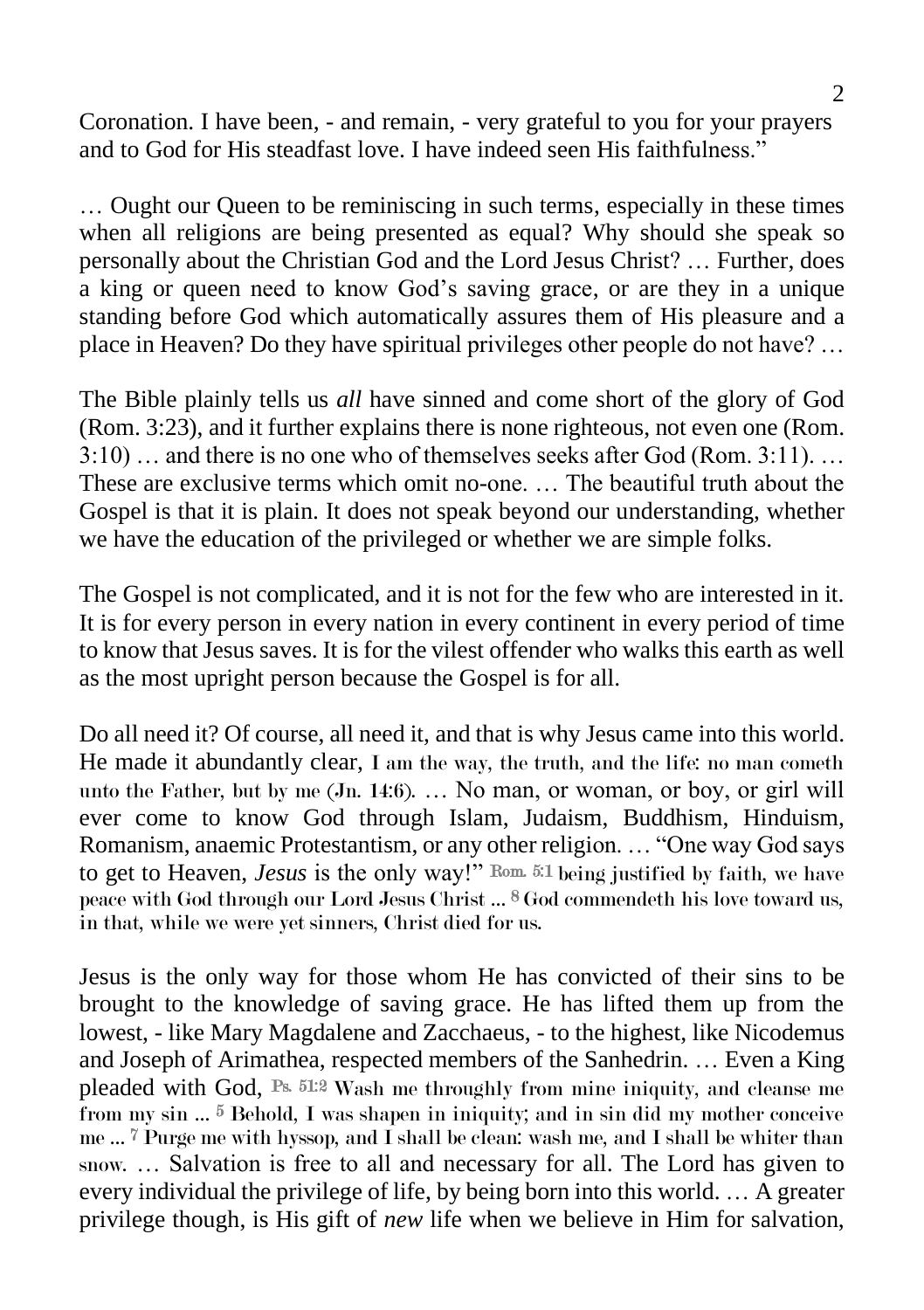and we are *born again*, when all the old things pass away, and in Christ all things become new (II Cor. 5:17).

The chorus reminds us, "I gave Him my old tattered garments, He gave me a robe of pure white" … whiter than the regal attire belonging to Queen Elizabeth at her coronation. … It is not by human endeavours we have been saved, and it is not because of who we are, or where we were born, or who our father and mother were. ... As Jesus told one of the most religious men of the day,  $J_n$  3:3 Except a man be born again, he cannot see the kingdom of God.

Salvation is the free gift God graciously offers to all so they would pass from spiritual death unto spiritual life, ITim. 2:3 For this is good and acceptable in the sight of God our Saviour; 4 Who will have all men to be saved, and to come unto the knowledge of the truth. He is not willing that any should perish, but that all should come to repentance (II Peter 3:9),  $J<sub>n</sub>$  3:16 For God so loved the world, that he gave his only begotten Son, that whosoever believeth in him should not perish, but have everlasting life. … Rom. 10:12 For there is no difference between the Jew and the Greek: for the same Lord over all is rich unto all that call upon him. 13 For whosoever shall call upon the name of the Lord shall be saved. … Salvation, therefore, is open to all who will believe and accept Jesus Christ as their Saviour.

It *is* the only access into God's Heaven. Being a king or a queen is not an automatic qualification for Heaven, but being a sinner saved by grace *is* the only way. We read of many kings and queens in the Old Testament who resisted God to the end and were never saved. … Our position in life is not what saves us, rather, our position in the Lord Jesus … "Standing on the promises I now can see, Perfect, present cleansing in the blood for me; Standing in the liberty where Christ makes free, Standing on the promises of God". ...

And He has promised all Who believe in Him, - but they must believe in Him, - Jn. 14:2 In my Father's house are many mansions ... I go to prepare a place for you. ... Many people argue 'mansions' is not the correct translation of the Greek word, and neither it is because the world's greatest and most magnificent mansion/palace will be like an 'out-house' compared to where we shall live with the King of kings!

The Word of God tells us all kinds of people will be in Heaven … from every background and status who have been redeemed to God through the blood of His Son shed on Calvary, out of every kindred, and tongue, and people, and nation (Rev. 5:9), as Jesus Himself said,  $J<sub>m</sub>$  12:32 And I, if I be lifted up from the earth, will draw all men unto me. 33 This he said, signifying what death he should die. … Every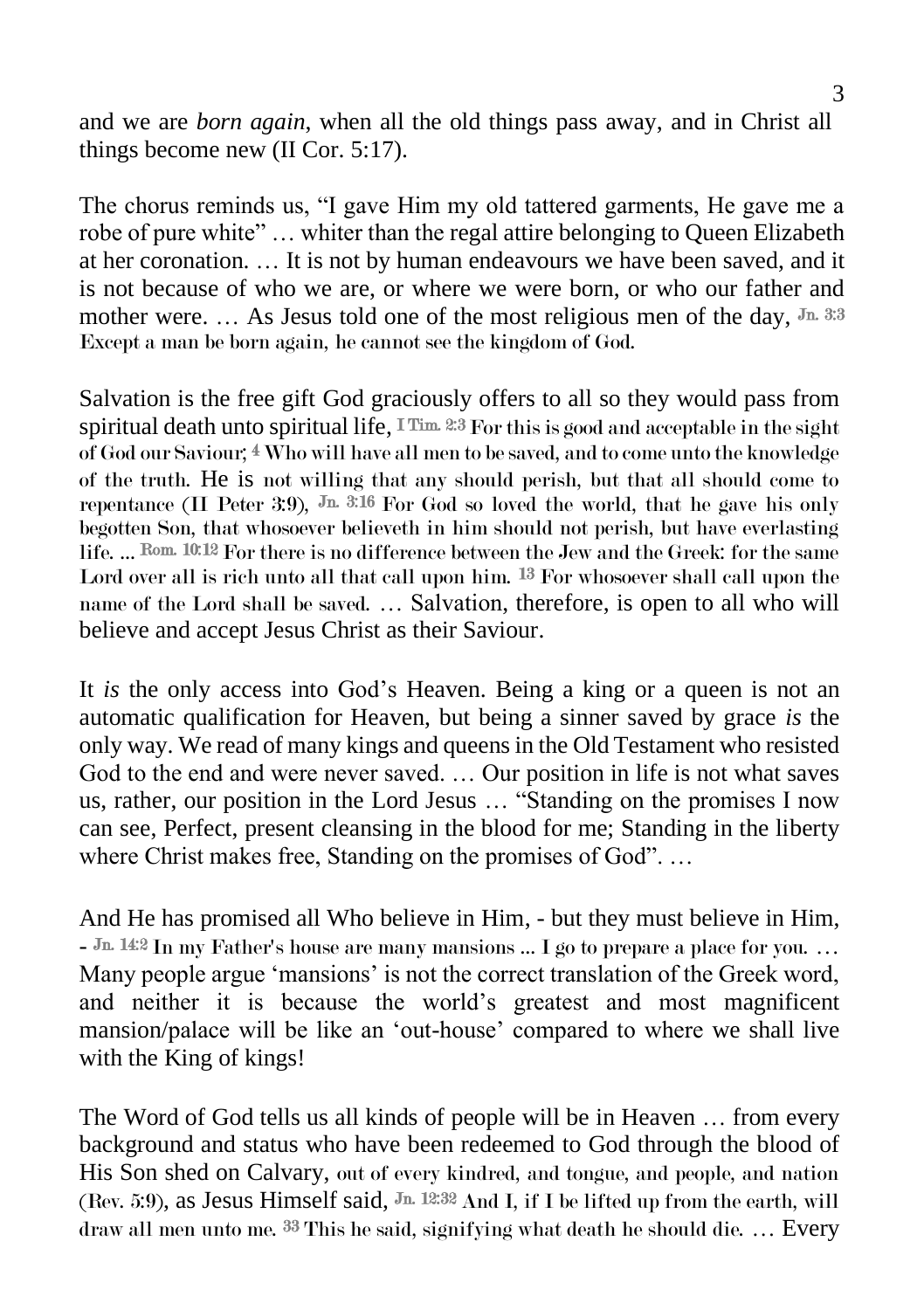country will be represented, every language, every social class. … Whether the person be a Jew or a Gentile, whether they be a slave or a slave's master, or a male or a female … 'when the saved of earth shall gather over on the other shore', we shall all be one in the Lord Jesus Christ (Gal. 3:28).

What you were here on earth doesn't matter ... whether you were a prophet in the Old Testament, or a powerful ruler of the nations, the day is coming when Phil. 2:10 at the name of Jesus every knee should bow, of things in heaven, and things in earth, and things under the earth;  $11$  And that every tongue should confess that Jesus Christ is Lord, to the glory of God the Father. … John tells us specifically, Rev. 21:23 the nations of them which are saved shall walk in the light of it: and the kings of the earth do bring their glory and honour into it … The Kings and the Queens and the Presidents and the Prime Ministers who have known and served the *King of kings*, 26 they shall bring the glory and honour of the nations into it.

God has only one qualification for entry into His Heaven, and it is the same for all, Acts 4:12 Neither is there salvation in any other: for there is none other name under heaven given among men, whereby we must be saved, … Salvation through Christ alone, by God's grace alone, by faith alone, that not of yourselves: it is the gift of God: Not of works, lest any man should boast (Eph. 2:8,9). ... "Nothing in my hand I bring, simply to the cross I cling" ... "What can wash away my sin? *[... in Buckingham Palace or in the streets of Kirkcaldy …]* Nothing but the blood of Jesus. What can make me whole again? Nothing but the blood of Jesus."

Jesus alone saves and to be saved is to be kept in the hollow of God's hand, out of which He has promised, no one nor nothing can ever remove you. … He is the eternal King of kings, and beside Him there is no other God (Is. 44:6) … In 1719, Isaac Watts wrote a familiar hymn, and there is a beautiful story attached to it. … One of the islands in the South Atlantic was named King George Island, which belongs to the South Shetland Islands, - it was claimed by Britain on  $16<sup>th</sup>$ October 1819, as part of the Falkland Islands. … It was King George III who gave them their new constitution, exchanging a heathen for a Christian form of government. On Whitsunday in June 1862, there were assembled King George, surrounded by thousands of native chiefs from various islands, for the worship of God. The hymn he introduced was the hymn written by Isaac Watts one hundred and forty-three years earlier,

> Jesus shall reign where'er the sun Doth his successive journeys run; His kingdom stretch from shore to shore, Till moons shall wax and wane no more.